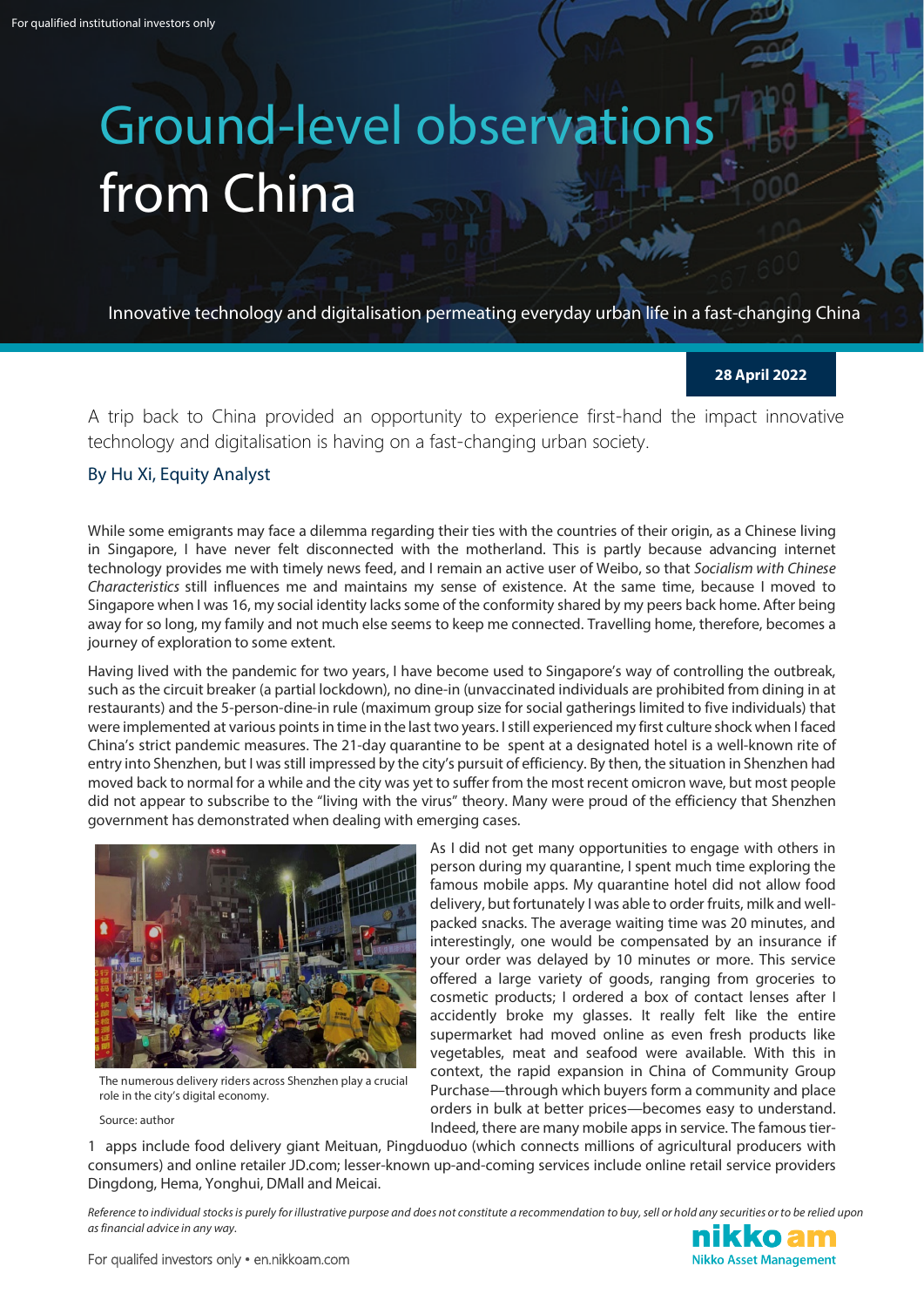Their expansion has shaped people's lifestyle—or to put it differently, they appear to have successfully educated consumers and created demand. Back in 2008, if Alibaba-owned online retail platforms Taobao and Tmall addressed people's needs to get practically anything (physical or virtual) in days, now Meituan has managed to satisfy consumer demand in hours and minutes. This is the result of affordable labour, cutting edge operation research algorithms, innovative monetisation strategy and supportive capital markets. I don't think the service can be easily replicated in other markets in Asia, at least not with enough profit margin to survive the initial customer acquisition phase.

On ride hailing, Didi appeared to be on the wane with Alibaba-owned AMap now the new go-to app. User acquisition has never seemed so easy for an internet company such as AMap; it can create a sticky user base as the core business is navigation, and it can also benefit from massive traffic directed from online and mobile payment platform Alipay. Because the payment infrastructure is already in place, AMap ride hailing for users is truly a "plug and play" experience. The user does not even have to install the app, as the service can be accessed via mini-apps (smaller apps with limited features that exist in larger apps). Separately, I believe this is also why Meituan is spending a lot of money building its own wallet. Payment does not make money, but it facilitates business model innovation and monetisation.

Speaking of payment services, the rivalry between Alipay and WeChat Pay remains ongoing. On Shenzhen's streets, the green coloured QR codes were accepted everywhere. More formal and standardized shops accepted both wallets, and interesting to find out that some point-of-sale (POS) terminals are made by Meituan. They penetrated every corner of the value chain. Cash has seemingly disappeared—I never had to use cash during my stay in Shenzhen. WeChat Pay dominated small size payments for shopping mall purchases, entertainment and taxis. Credit card penetration is not comparable to that of developed countries, largely because Alipay Huabei (and other similar services), which allows users without credit cards to pay for their purchases in instalments, are the default payment method, followed by E-wallet balances, credit cards and bank balances. Many of my friends do not have a credit card, and they probably will not get one anytime soon.

Some other observations during my stay were:

 Most taxisin Shenzhen had green plates(issued to EVs) and were predominantly supplied by the automaker BYD. This is another example of Shenzhen being a pilot of emerging technologies and business models. Taxi drivers noted that EVs are cheaper in the city but required a longer battery life. While the vehicles are designed to run 400 kilometres per charge, they need to be recharged every 300-350 kilometres in reality. Charging stations are widely available across the city, and cutting-edge fast charging technologies can replenish 80% of the battery in half an hour.



Most taxis in Shenzhen were EVs predominantly supplied by automaker BYD. The city's buses were also mostly EVs. Source: author

 Some restaurants are seemingly going through an industrial revolution. They use pre-packed ingredients, which are mixed up and heated in ovens and served to customers. Overall, it is a business model with lower margins, lower labour costs and higher turnover. A good example would be bubble tea (tea-based beverage commonly served with tapioca and other toppings) chain MXBC. While MXBC is perceived as a beverage franchise, it could be considered a supplier of raw materials in reality.

*Reference to individual stocks is purely for illustrative purpose and does not constitute a recommendation to buy, sell or hold any securities or to be relied upon as financial advice in any way.*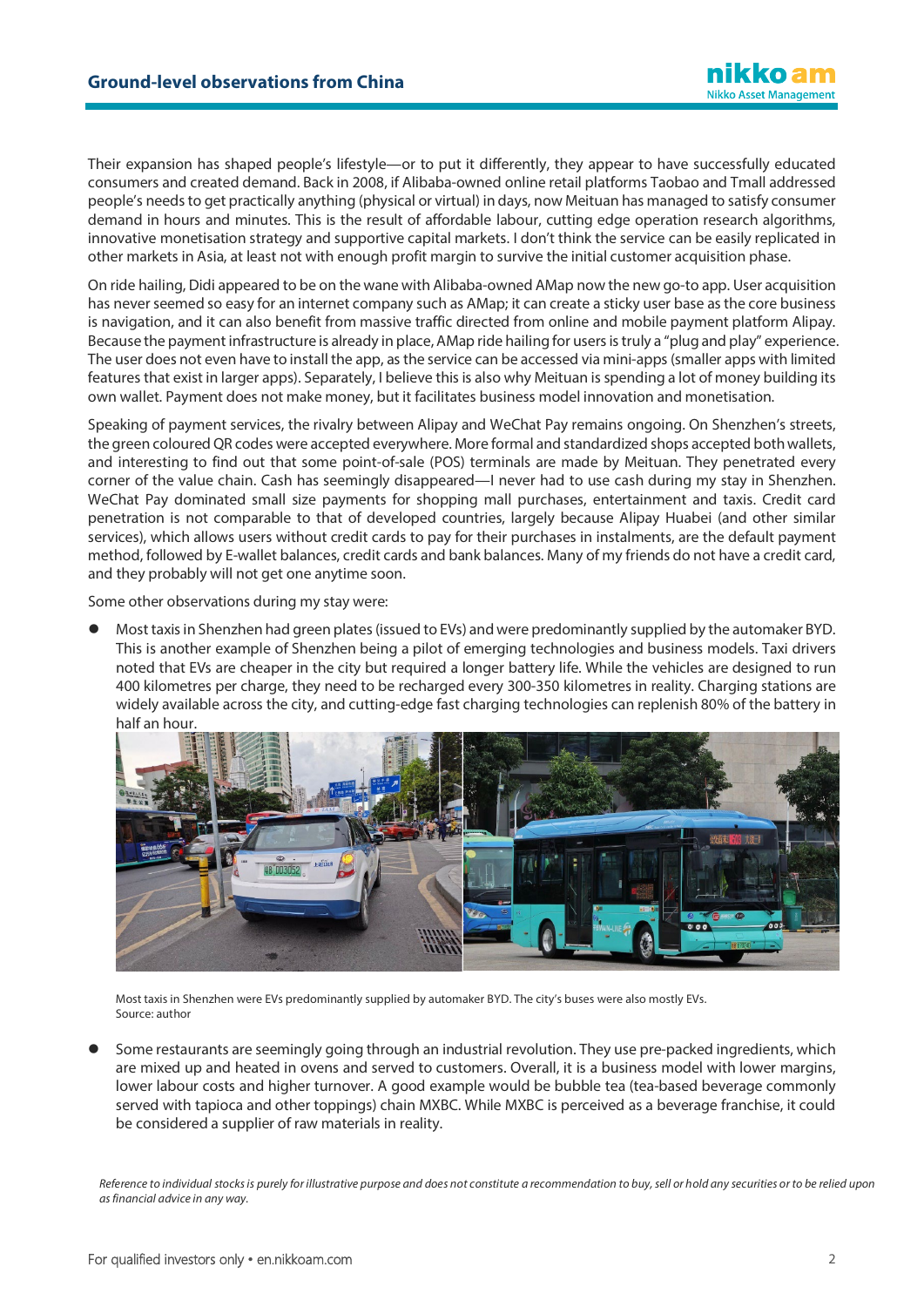

 Those of my generation (and probably those of the younger generation as well) have an astonishing willingness to pay for E-gaming. I started playing the famous MOBA (multiplayer online battle arena) game *Honour of Kings* in 2021, and I have spent roughly Singapore dollar (SGD) 1,000 on the game. However, I was shocked when I found out that my younger brothers and nephews have easily spent SGD 1,000 per year on E-gaming for features such as virtual outfits and lucky draws. Digital payment methods are well-integrated within the game and have largely facilitated the transactions. Monetisation is designed around encouraging virtual outfit collections, limited offerings, honour rankings, opportunities to show off your achievements to your peers and lucky draws. For example, *Genshin Impact*, an open world-exploring Japanese fantasy game developed by a Shanghai-based company called Mihoyo , has done remarkably well.



A Shenzhen resident plays *Genshin Impact* while waiting to take a PCR test. Source: author

 Tiktok (also known in China as Douyin) and other video-sharing apps like Kuaishou are known to be highly addictive and have penetrated wide swathes of the population. It still surprises me when my 78-year-old grandmother, who is not literate, asks for a smartphone so she can swipe Douyin videos. Gross merchandising value (GMV) transactions on short video platforms are mind blowing, and the rise of key opinion leader (KOL) marketing—in which brands work with people who are considered experts on certain subjects—appears to be stimulating people's consumption urges.

Overall, my short stay in Shenzhen was an eye-opener. I was surprised by its stringent but efficient measures against the virus, by its fast roll out of EVs as an infrastructure, and particularly by its digital penetration. Shenzhen's younger generation are internet natives and their consumption behaviours are shaping the digital economy and defining the next business model. Many innovative monetisation strategies are incubated in Shenzhen and have gone nationwide and even worldwide. As an investor, I would keep a close eye on Shenzhen for a clue to where China is heading in the areas of 5G, EV, autonomous driving, the metaverse and many other emerging areas.

*Reference to individual stocks is purely for illustrative purpose and does not constitute a recommendation to buy, sell or hold any securities or to be relied upon as financial advice in any way.*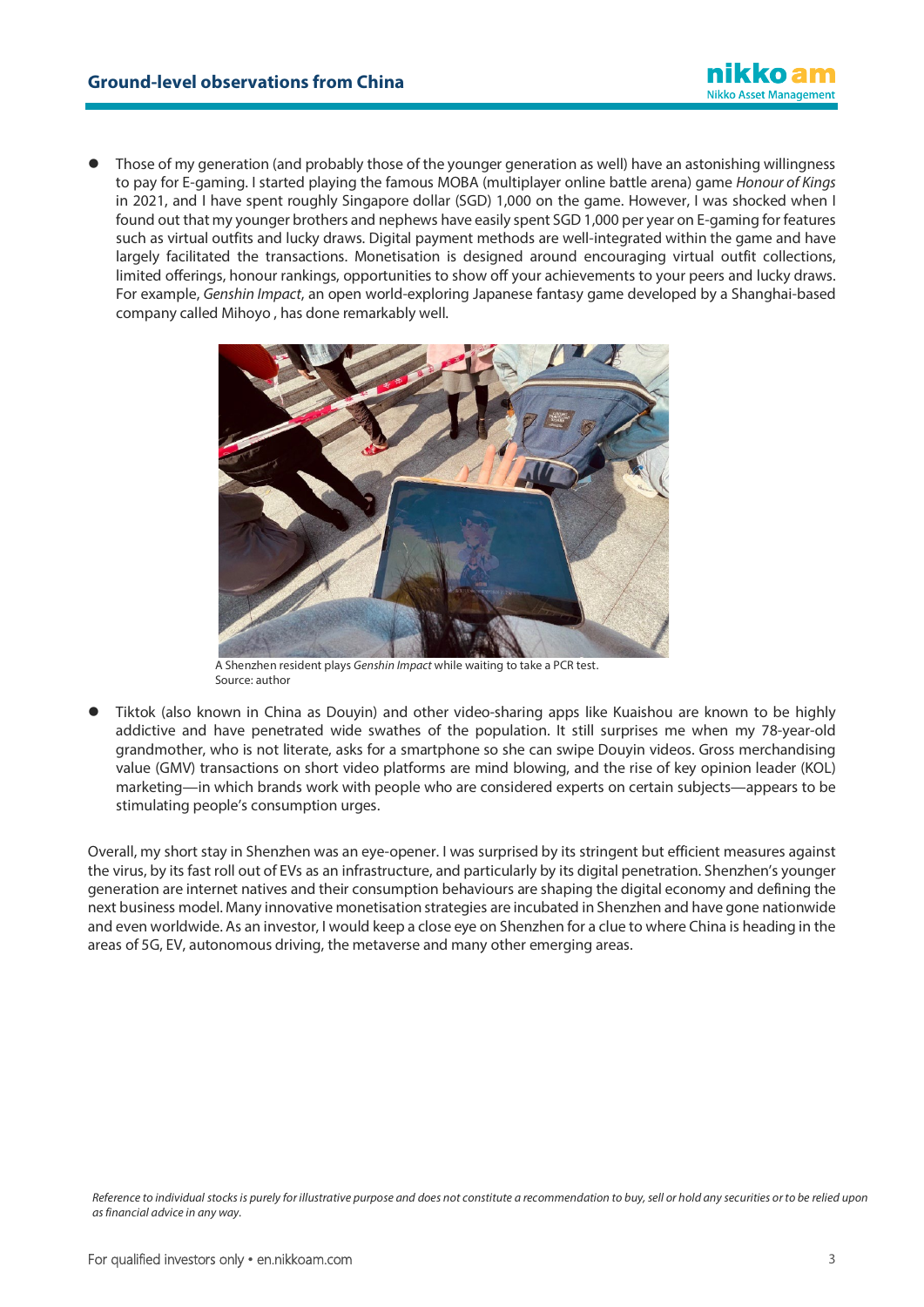**Important Information:** This document is prepared by Nikko Asset Management Co., Ltd. and/or its affiliates (**Nikko AM**) and is for distribution only under such circumstances as may be permitted by applicable laws. This document does not constitute personal investment advice or a personal recommendation and it does not consider in any way the objectives, financial situation or needs of any recipients. All recipients are recommended to consult with their independent tax, financial and legal advisers prior to any investment.

This document is for information purposes only and is not intended to be an offer, or a solicitation of an offer, to buy or sell any investments or participate in any trading strategy. Moreover, the information in this document will not affect Nikko AM's investment strategy in any way. The information and opinions in this document have been derived from or reached from sources believed in good faith to be reliable but have not been independently verified. Nikko AM makes no guarantee, representation or warranty, express or implied, and accepts no responsibility or liability for the accuracy or completeness of this document. No reliance should be placed on any assumptions, forecasts, projections, estimates or prospects contained within this document. This document should not be regarded by recipients as a substitute for the exercise of their own judgment. Opinions stated in this document may change without notice.

In any investment, past performance is neither an indication nor guarantee of future performance and a loss of capital may occur. Estimates of future performance are based on assumptions that may not be realised. Investors should be able to withstand the loss of any principal investment. The mention of individual securities, sectors, regions or countries within this document does not imply a recommendation to buy or sell. Nikko AM accepts no liability whatsoever for any loss or damage of any kind arising out of the use of all or any part of this document, provided that nothing herein excludes or restricts any liability of Nikko AM under applicable regulatory rules or requirements. All information contained in this document is solely for the attention and use of the intended recipients. Any use beyond that intended by Nikko AM is strictly prohibited.

**Japan**: The information contained in this document pertaining specifically to the investment products is not directed at persons in Japan nor is it intended for distribution to persons in Japan. Registration Number: Director of the Kanto Local Finance Bureau (Financial Instruments firms) No. 368 Member Associations: The Investment Trusts Association, Japan/Japan Investment Advisers Association.

**United Kingdom and rest of Europe**: This document is communicated by Nikko Asset Management Europe Ltd, which is authorised and regulated in the United Kingdom by the Financial Conduct Authority (the FCA) (FRN 122084). This document constitutes a financial promotion for the purposes of the Financial Services and Markets Act 2000 (as amended) (FSMA) and the rules of the FCA in the United Kingdom, and is directed at professional clients as defined in the FCA Handbook of Rules and Guidance.

**United States**: This document may not be duplicated, quoted, discussed or otherwise shared without prior consent. Any offering or distribution of a Fund in the United States may only be conducted via a licensed and registered broker-dealer or a duly qualified entity. Nikko Asset Management Americas, Inc. is a United States Registered Investment Adviser.

**Singapore**: This document is for information to institutional investors as defined in the Securities and Futures Act (Chapter 289), and intermediaries only. Nikko Asset Management Asia Limited (Co. Reg. No. 198202562H) is regulated by the Monetary Authority of Singapore.

**Hong Kong**: This document is for information to professional investors as defined in the Securities and Futures Ordinance, and intermediaries only. The contents of this document have not been reviewed by the Securities and Futures Commission or any regulatory authority in Hong Kong. Nikko Asset Management Hong Kong Limited is a licensed corporation in Hong Kong.

**New Zealand**: This document is issued in New Zealand by Nikko Asset Management New Zealand Limited (Company No. 606057, FSP22562). It is for the use of wholesale clients, researchers, licensed financial advisers and their authorised representatives only.

**Kingdom of Bahrain**: The document has not been approved by the Central Bank of Bahrain which takes no responsibility for its contents. No offer to the public to purchase the Strategy will be made in the Kingdom of Bahrain and this document is intended to be read by the addressee only and must not be passed to, issued to, or shown to the public generally.

**Kuwait**: This document is not for general circulation to the public in Kuwait. The Strategy has not been licensed for offering in Kuwait by the Kuwaiti Capital Markets Authority or any other relevant Kuwaiti government agency. The offering of the Strategy in Kuwait on the basis a private placement or public offering is, therefore, restricted in accordance with Decree Law No. 7 of 2010 and the bylaws thereto (as amended). No private or public offering of the Strategy is being made in Kuwait, and no agreement relating to the sale of the Strategy will be concluded in Kuwait. No marketing or solicitation or inducement activities are being used to offer or market the Strategy in Kuwait.

**Kingdom of Saudi Arabia**: This document is communicated by Nikko Asset Management Europe Ltd (Nikko AME), which is authorised and regulated by the Financial Services and Markets Act 2000 (as amended) (FSMA) and the rules of the Financial Conduct Authority (the FCA) in the United Kingdom (the FCA Rules). This document should not be reproduced, redistributed, or sent directly or indirectly to any other party or published in full or in part for any purpose whatsoever without a prior written permission from Nikko AME.

This document does not constitute investment advice or a personal recommendation and does not consider in any way the suitability or appropriateness of the subject matter for the individual circumstances of any recipient. In providing a person with this document, Nikko AME is not treating that person as a client for the purposes of the FCA Rules other than those relating to financial promotion and that person will not therefore benefit from any protections that would be available to such clients.

Nikko AME and its associates and/or its or their officers, directors or employees may have or have had positions or material interests, may at any time make purchases and/or sales as principal or agent, may provide or have provided corporate finance services to issuers or may provide or have provided significant advice or investment services in any investments referred to in this document or in related investments. Relevant confidential information, if any, known within any company in the Nikko AM group or Sumitomo Mitsui Trust Holdings group and not available to Nikko AME because of regulations or internal procedure is not reflected in this document. The investments mentioned in this document may not be eligible for sale in some states or countries, and they may not be suitable for all types of investors.

**Oman**: The information contained in this document nether constitutes a public offer of securities in the Sultanate of Oman as contemplated by the Commercial companies law of Oman (Royal decree 4/74) or the Capital Markets Law of Oman (Royal Decree80/98, nor does it constitute an offer to sell, or the solicitation of any offer to buy non-Omani securities in the Sultanate of Oman as contemplated by Article 139 of the Executive Regulations to the Capital Market law (issued by Decision No. 1/2009). This document is not intended to lead to the conclusion of any contract of whatsoever nature within the territory of the Sultanate of Oman.